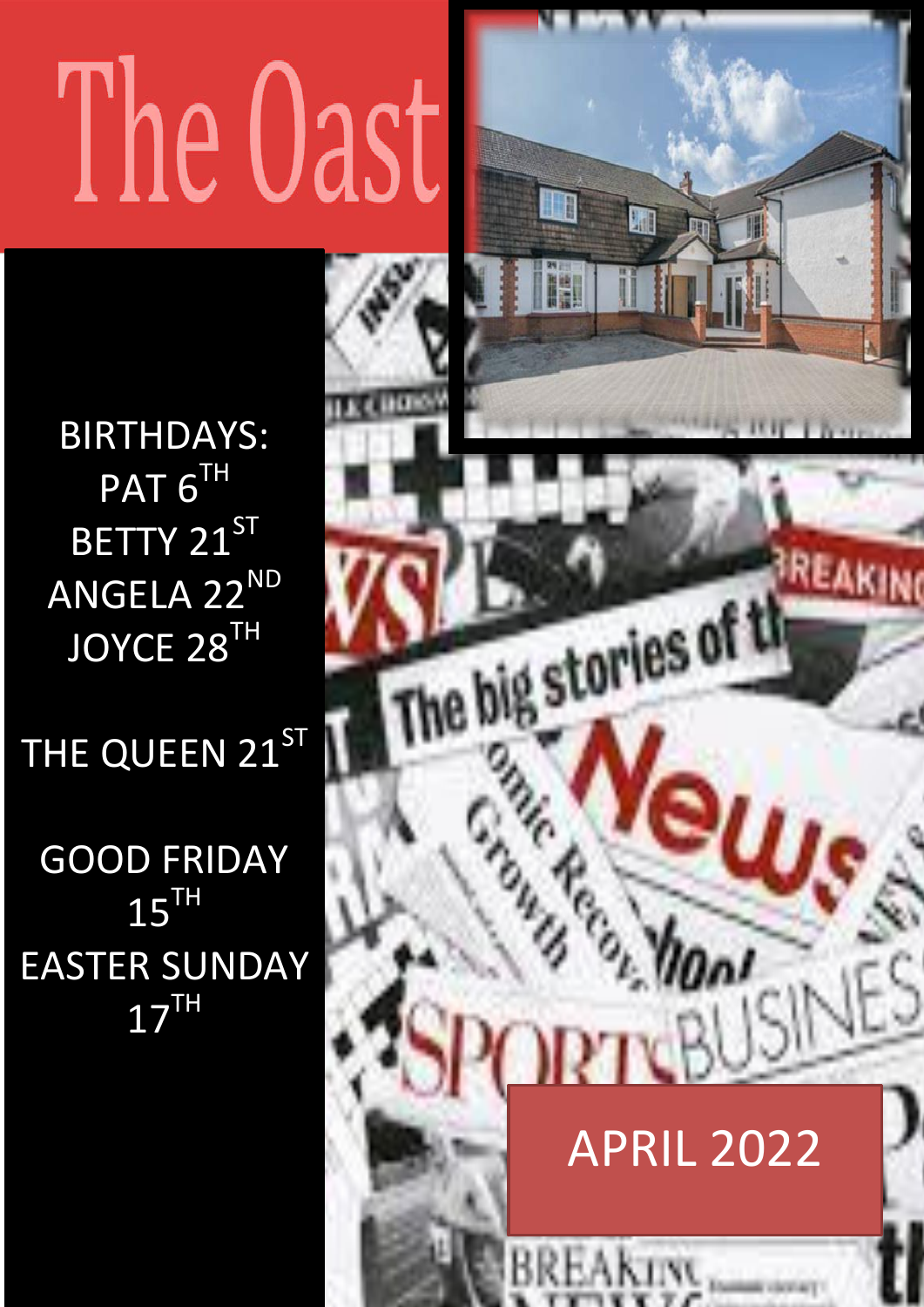### **INSPIRATIONAL QUOTE....**



## **Start each day with** a grateful heart.

One small positive thought can change your whole day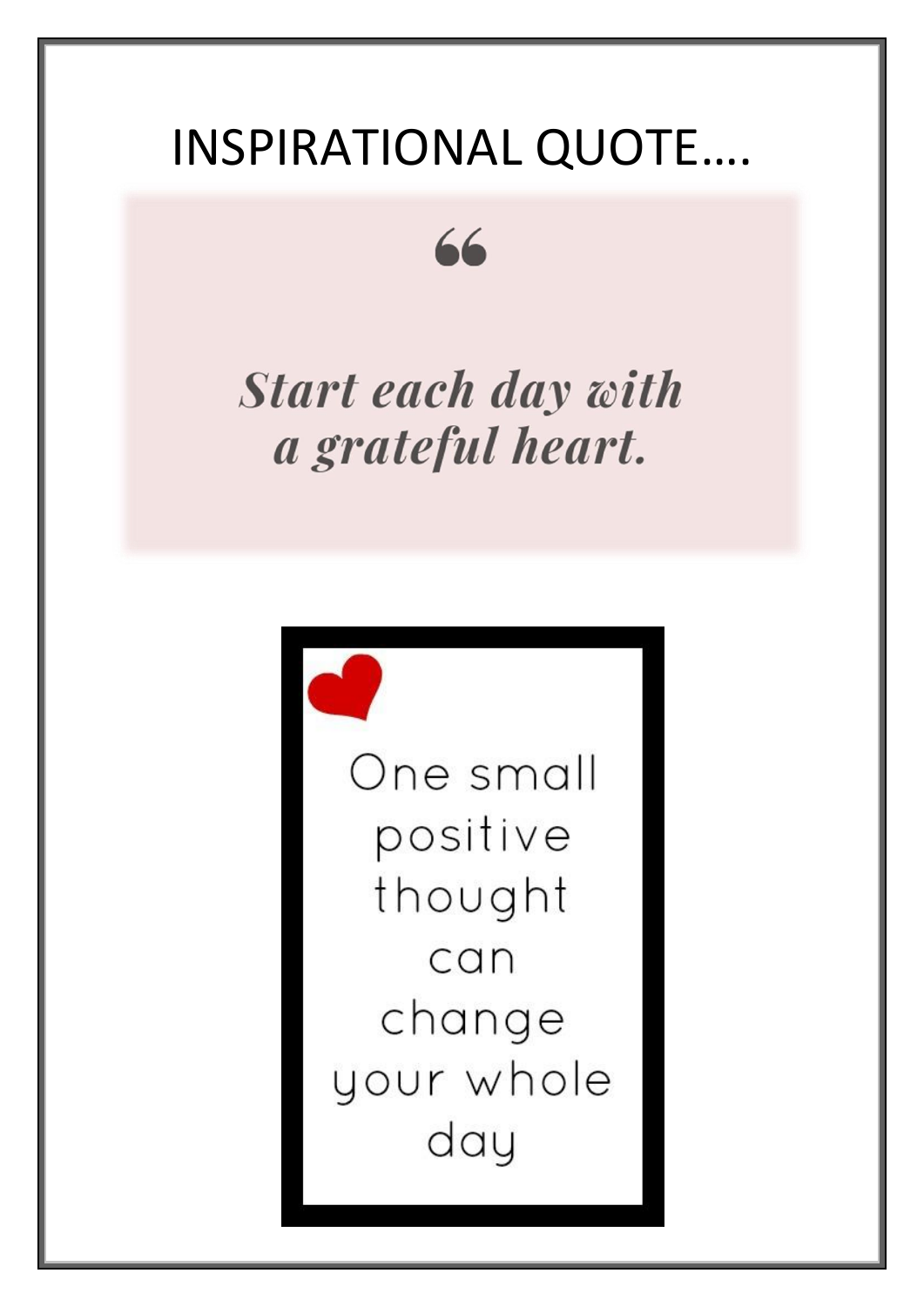#### APRIL……

A BIG HELLO AND A HAPPY APRIL TO YOU ALL. WE HOPE YOU HAVE A WONDERFUL EASTER AND CHERISH THOSE FAMILY MEMORIES YOU MAKE.

HERE AT THE OAST WE'VE BEEN TRYING OUR BEST TO KEEP THE RESIDENTS HAPPY AND ENTERTAINED WITH THE AWFUL NERO VIRUS AROUND OUR RESIDENTS ARE FINE AND WE ARE THANKFUL. YOU AS VISITORS ARE FOLLOWING OUR PROCEDURES TO KEEP EVERYONE SAFE. WE DID HAVE TO CLOSE DOWN VISITS FOR A WHILE BUT THEY ARE BACK UP AND RUNNING.

WE WOULD LIKE TO ASK IF ANYONE HAS BEEN IN CONTACT WITH ANYONE ELSE WHO HASN'T BEEN WELL TO REFRAIN THEMSELVES FROM VISITS TO PROTECT OUR RESIDENTS AND STAFF MEMBERS THIS INCLUDES COUGHS, COLDS, FLU, COVID, SICKNESS AND DIARRHOEA.

THE CHURCH SERVICE LADY CAME IN TO VISIT THE HOME THIS MONTH AND SHE READ OUT HER STORY FROM THE BIBLE. RESIDENTS GOT A BIT MESSY WITH THE ART AND CRAFTS SESSION AS IT WENT ALONG SIDE THE STORY FROM THE BIBLE.

RESIDENTS CELEBRATED ST PATRICKS DAY WITH A DAY OF FUN ACTIVITIES.

THIS MONTH WE HAD TO CANCEL OUR SINGERS COMING IN BUT THEY HAVE BEEN RE BOOKED FOR APRIL AND THE RESIDENTS NOW HAVE A SINGER IN EVERY WEEK THROUGHOUT APRIL TO MAKE UP FOR IT.

WE HOPE YOU ENJOYED OUR SPECIAL MOTHERS DAY AFTERNOON TEA,WE HAD PLENTY OF GOOD FEED BACK FROM RESIDENTS. WE MANAGED TO RAISE AN AMAZING £100.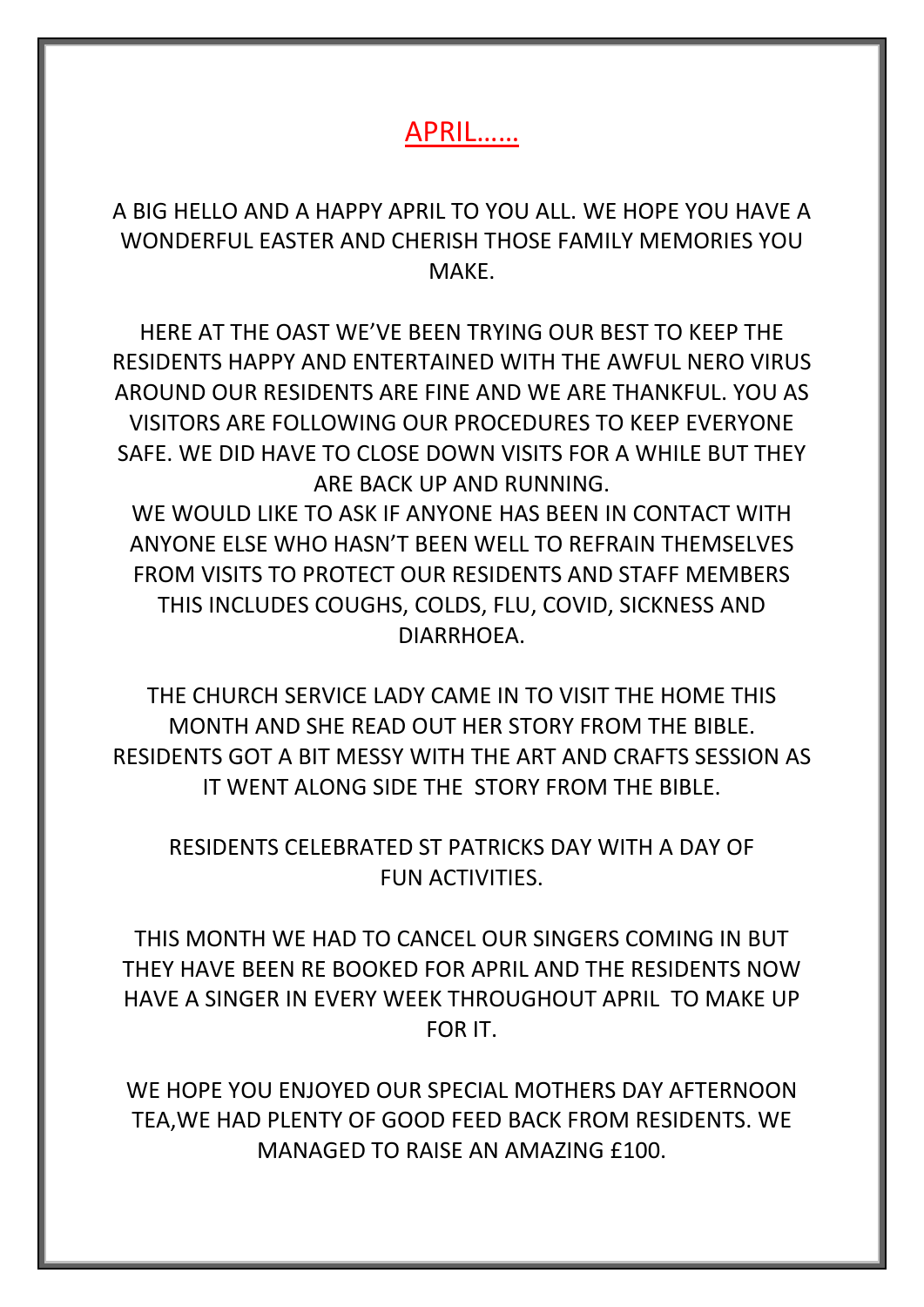THE RESIDENTS FINGER NAILS AND TOE NAILS ARE ALL CLEAN AND CUT AS WE HAVE HAD THE CHIROPODIST IN FOR A VISIT THIS MONTH. WE'VE ALSO HAD THE HAIRDRESSER MAKING THE LOVELY LADIES AND GENTS LOOK FRESH WITH THERE HAIRDOOS, CUT AND TRIMS.

CAN FAMILIES PLEASE KEEP ON TOP OF RESIDENTS PERSONEL ALLOWANCES AS ON A REGULAR BASIS HAVE HAIR DRESSER COMING INTO THE HOME AS WELL AS THE ICE CREAM VAN, TUCK SHOPS AND MANY MORE. WE WOULD HATE FOR THE RESIDENTS TO RUN OUT OF FUNDS AND MISS OUT ON THESE OPPORTUNITIES.

COMING UP WE HAVE THE RETURN OF AMBERS ICE CREAM VAN.

WE WILL BE WELCOMING A NEW PETS AS THERAPY LADY TRACEY AND HER DOG HUGO TO OUR HOME NEXT MONTH AND WE'RE ALL LOOKING FORWARD TO SEEING THEM.

THE OOMPH OUTINGS HAVE RESTARTED THIS MONTH WITH OUR FIRST TRIP BOOKED TO GO TO BROOKSIDE GARDEN CENTRE WHERE WE WANT TO PURCHASE A FEW SEEDS FOR THE GARDEN.

WE HAVE OUR EASTER RAFFLE, PARTY AND CRAFTS HAPPENING THROUGH OUT THE MONTH. WE ARE STILL IN NEED OF EASTER EGGS FOR PRIZES. FINALLY WE HAVE A LOT OF BIRTHDAYS TO CELEBRATE INCLUDING THE QUEENS!

WE ARE LOOKING FORWARD TO SHARING OUR MAY NEWSLETTER WITH YOU ALL.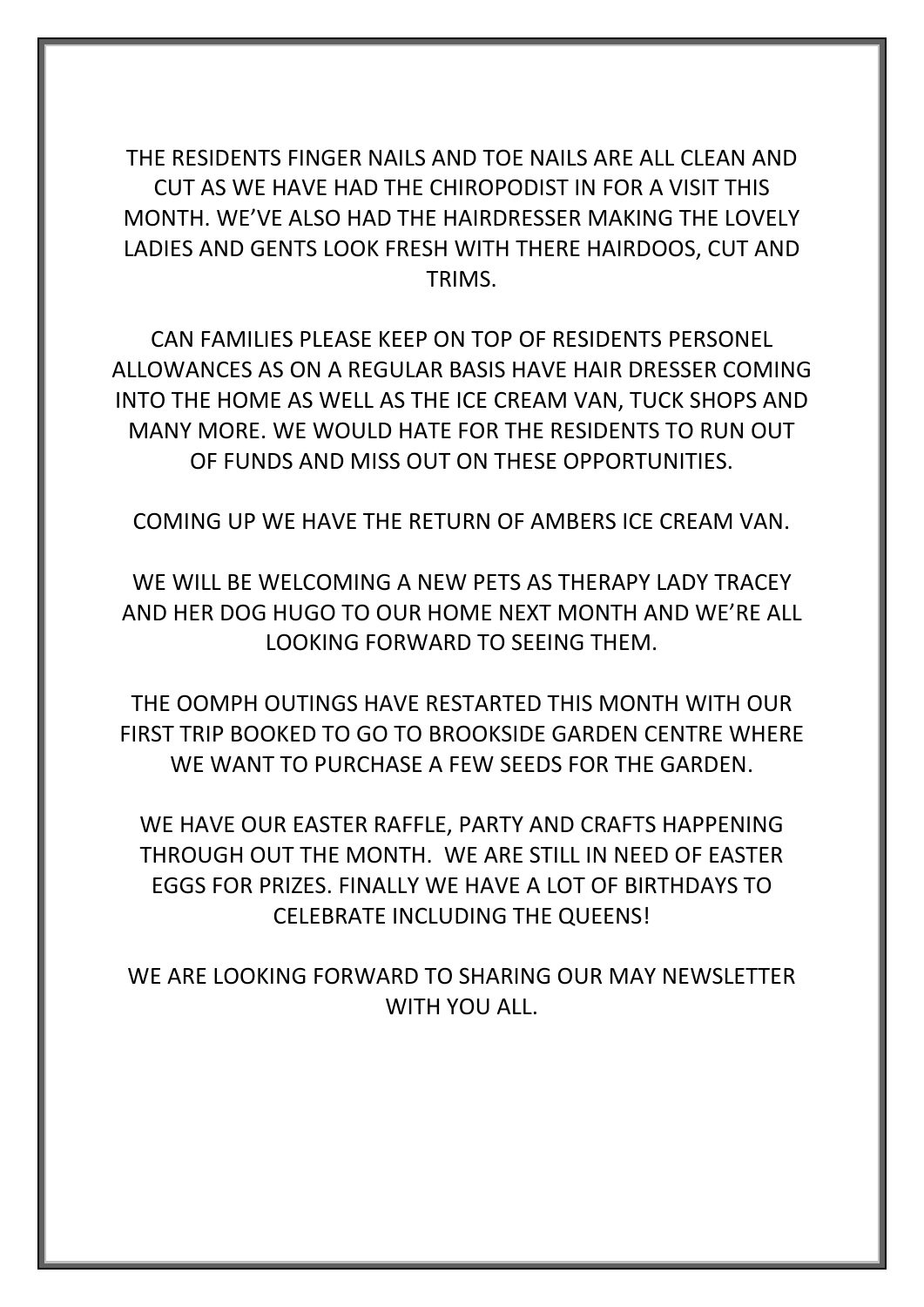





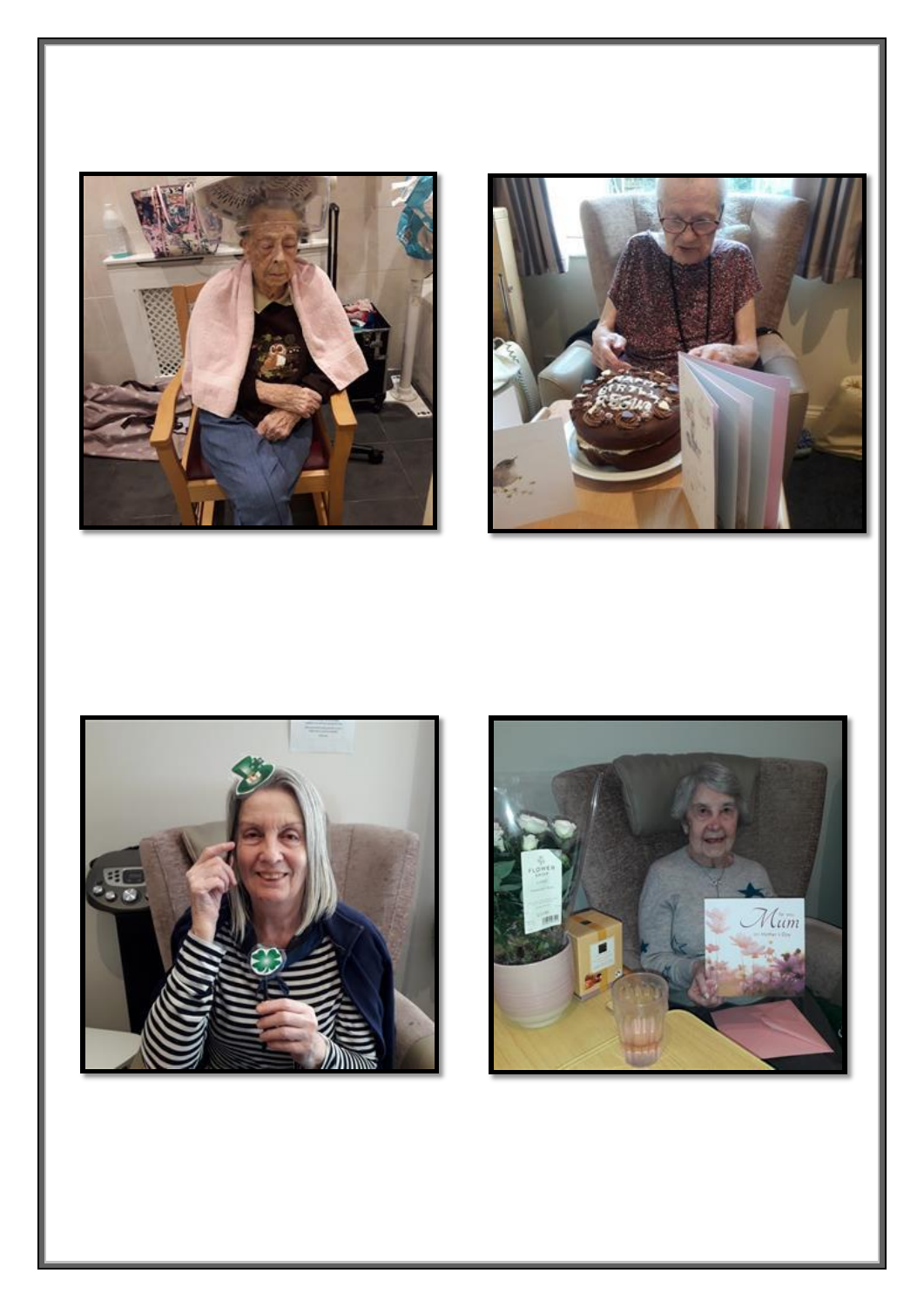#### BROTHER AND SISTERS REUNITED AFTER THE LONG JOURNEY THROUGH THE COVID PERIOD





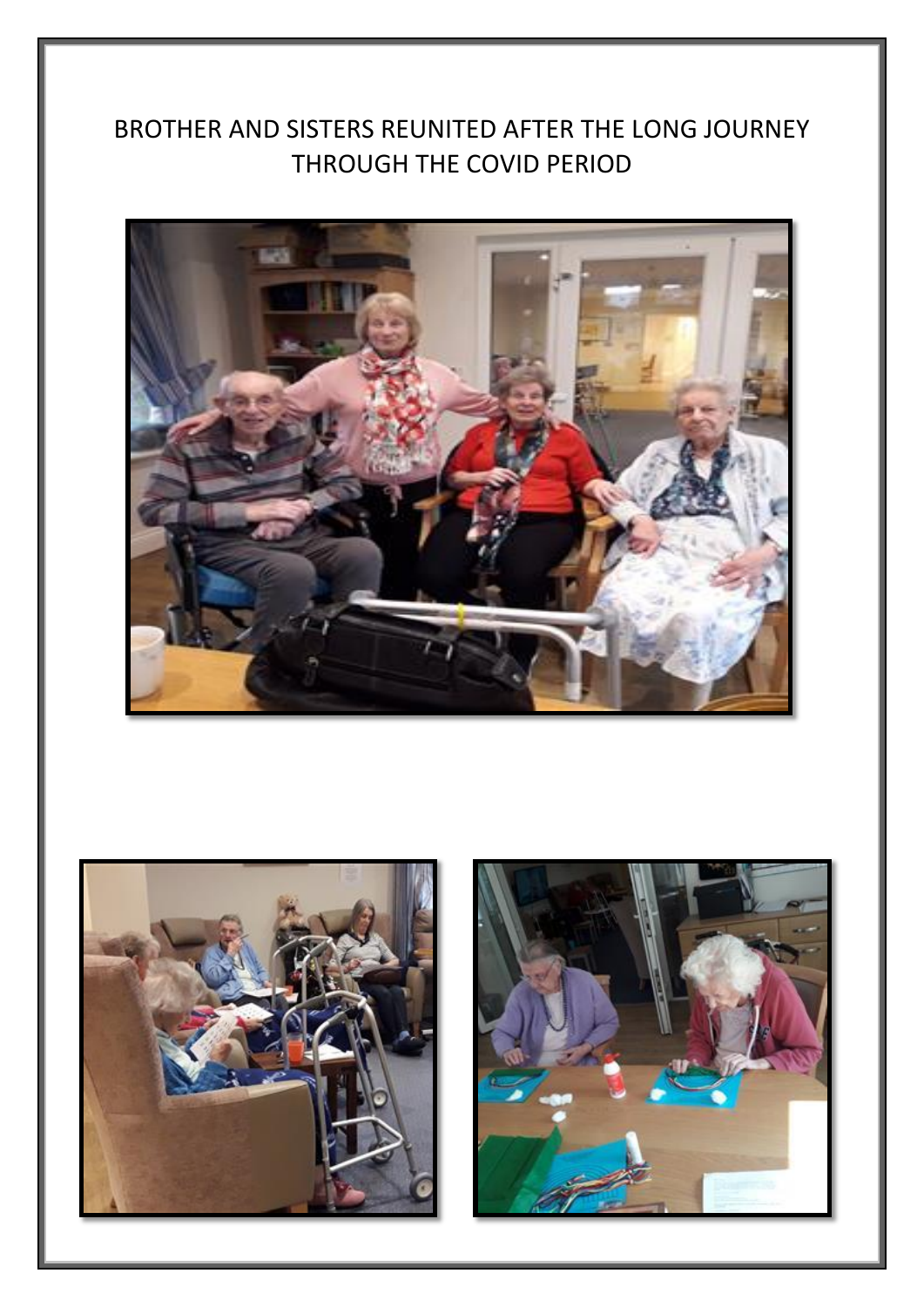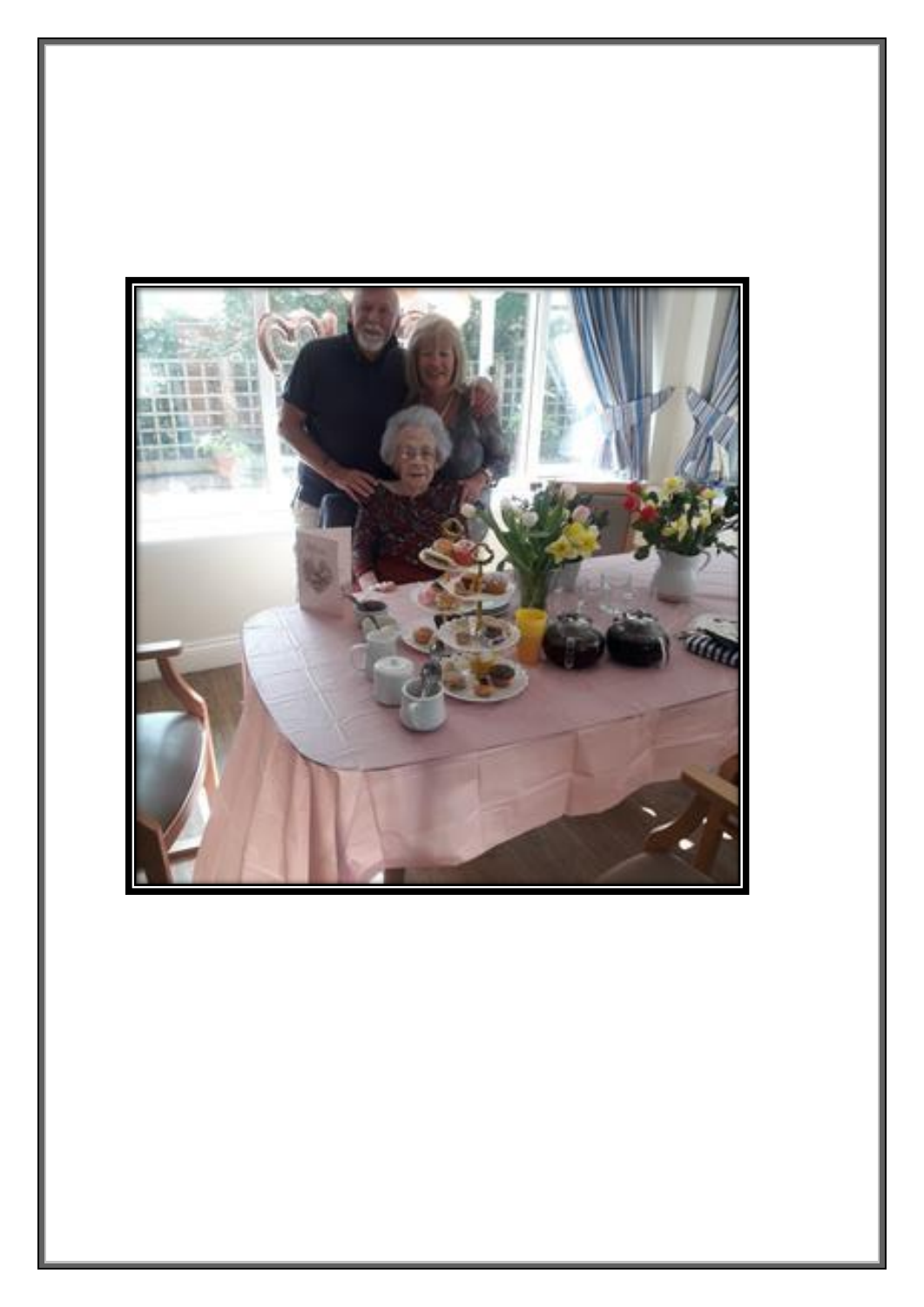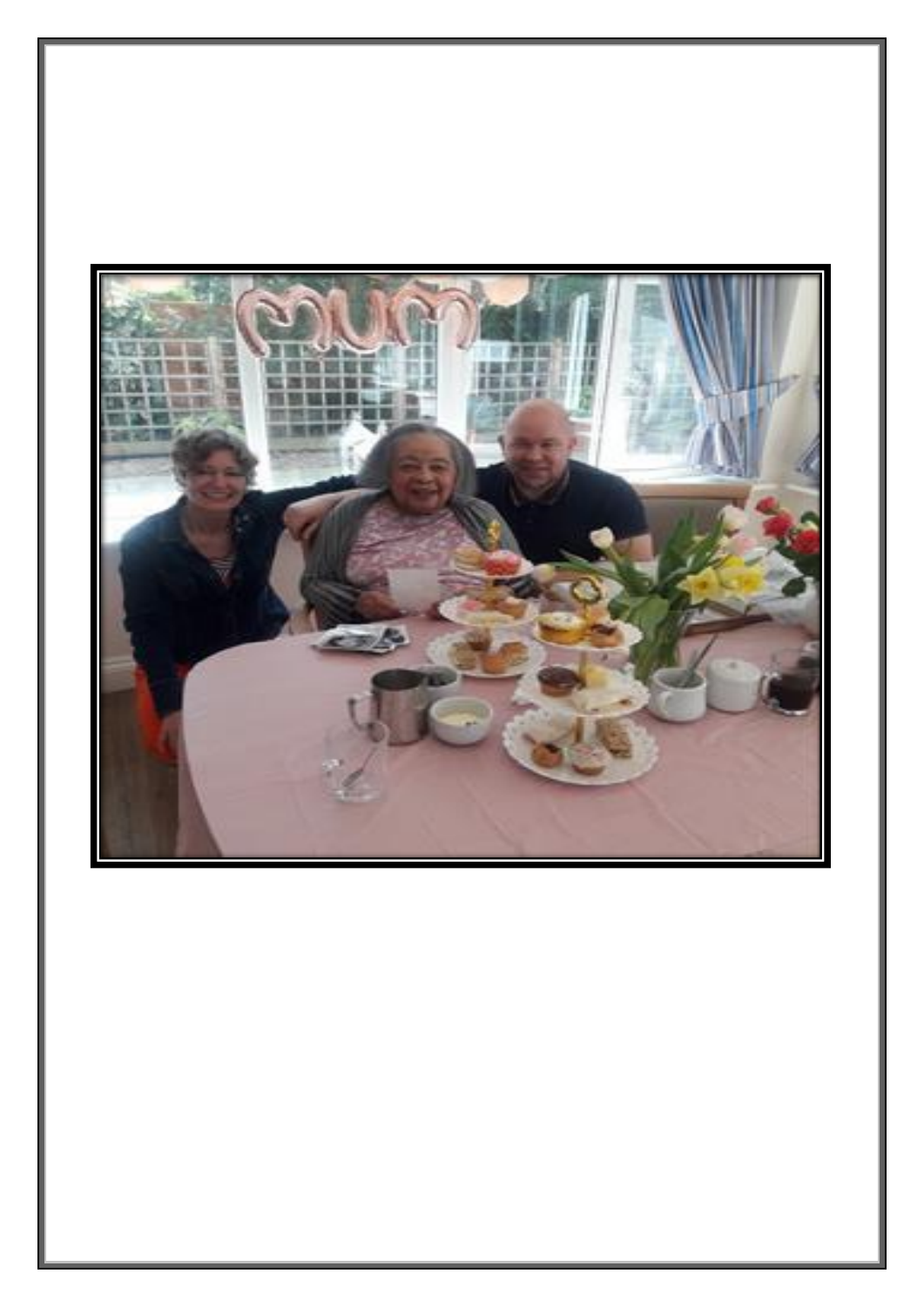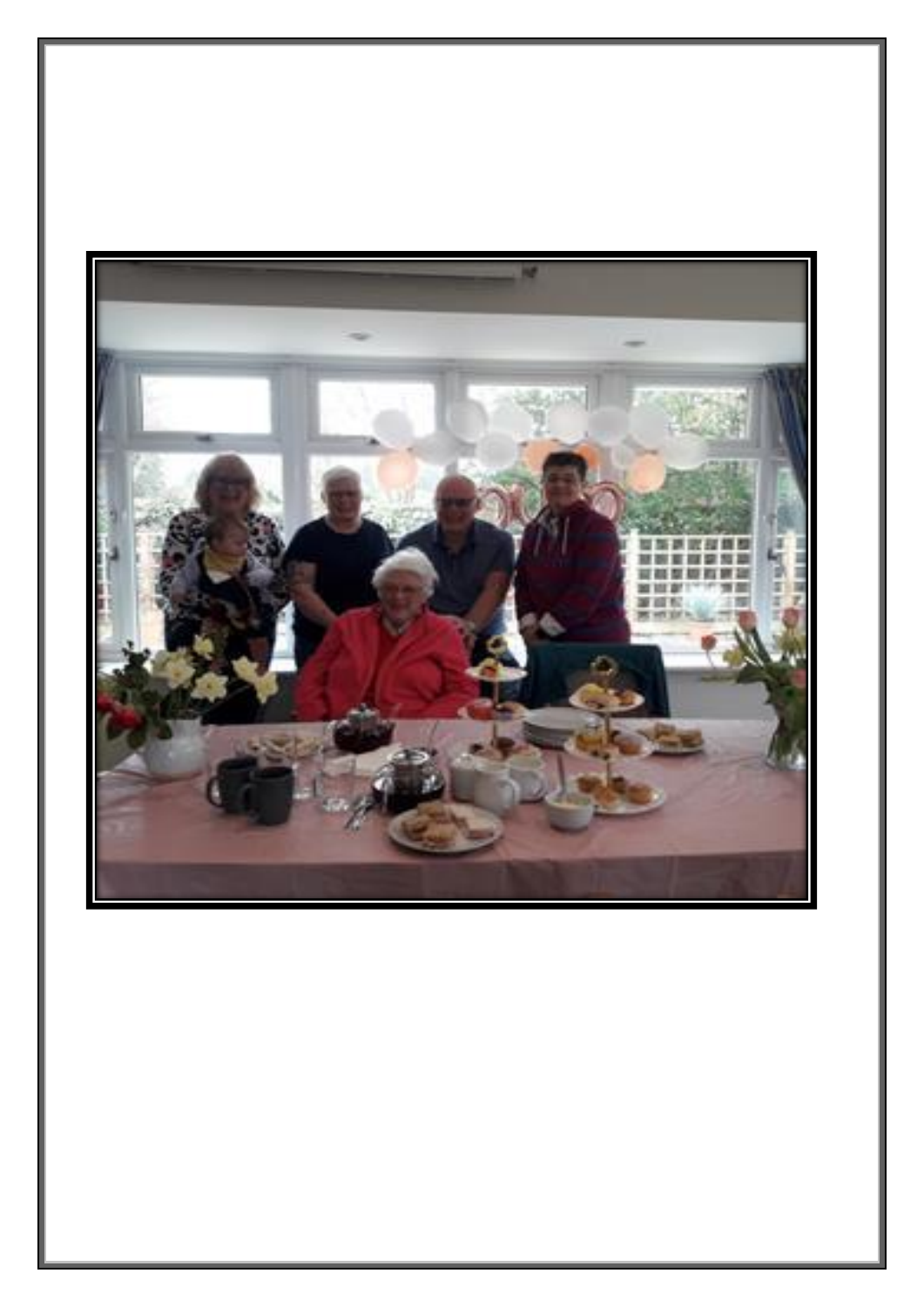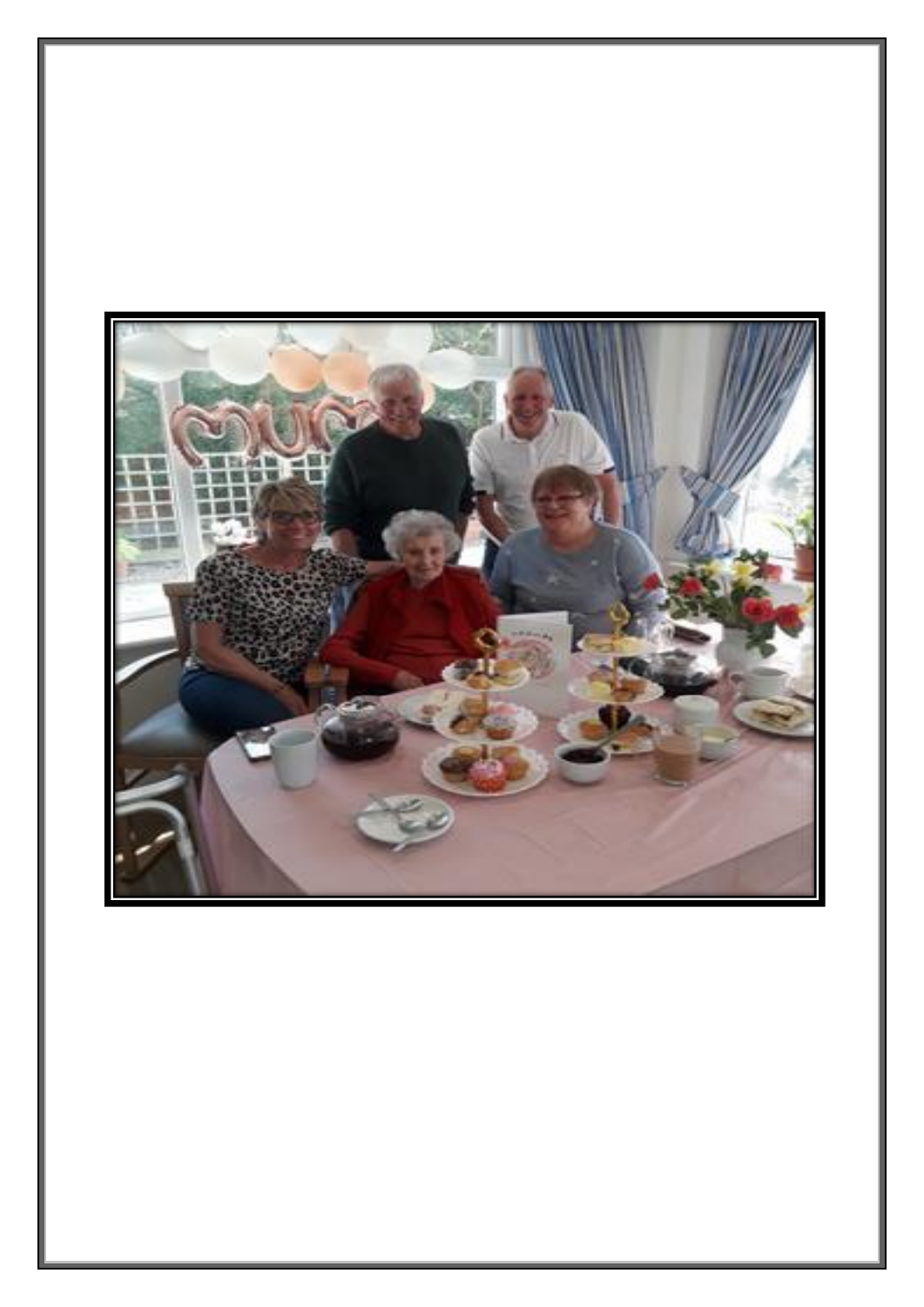#### RESIDENT OF THE MONTH……. INTRODUCING RITA



RITA IS A VERY KIND HEARTED AND CARING LADY SHE SAYS 'I take things and life as they come.'

RITA GREW UP WITH HER SIBLINGS SHE SAID, 'we always had food on the table and i had very loving parents who looked after us all well'

BACK IN RITA'S YOUNGER DAYS SHE WORKED AT POLICE HEAD QUARTERS UNTIL SHE HAD HER WONDERFUL TWO CHILDREN, WHO BOTH HAVE CHILDREN AND GREAT GRAND CHILDREN.

WE NOMINATED RITA FOR RESIDENT OF THE MONTH DUE TO HER HELPFUL AND FRIENDLINESS TOWARD THE OTHER RESIDENTS AND STAFF MEMBERS.